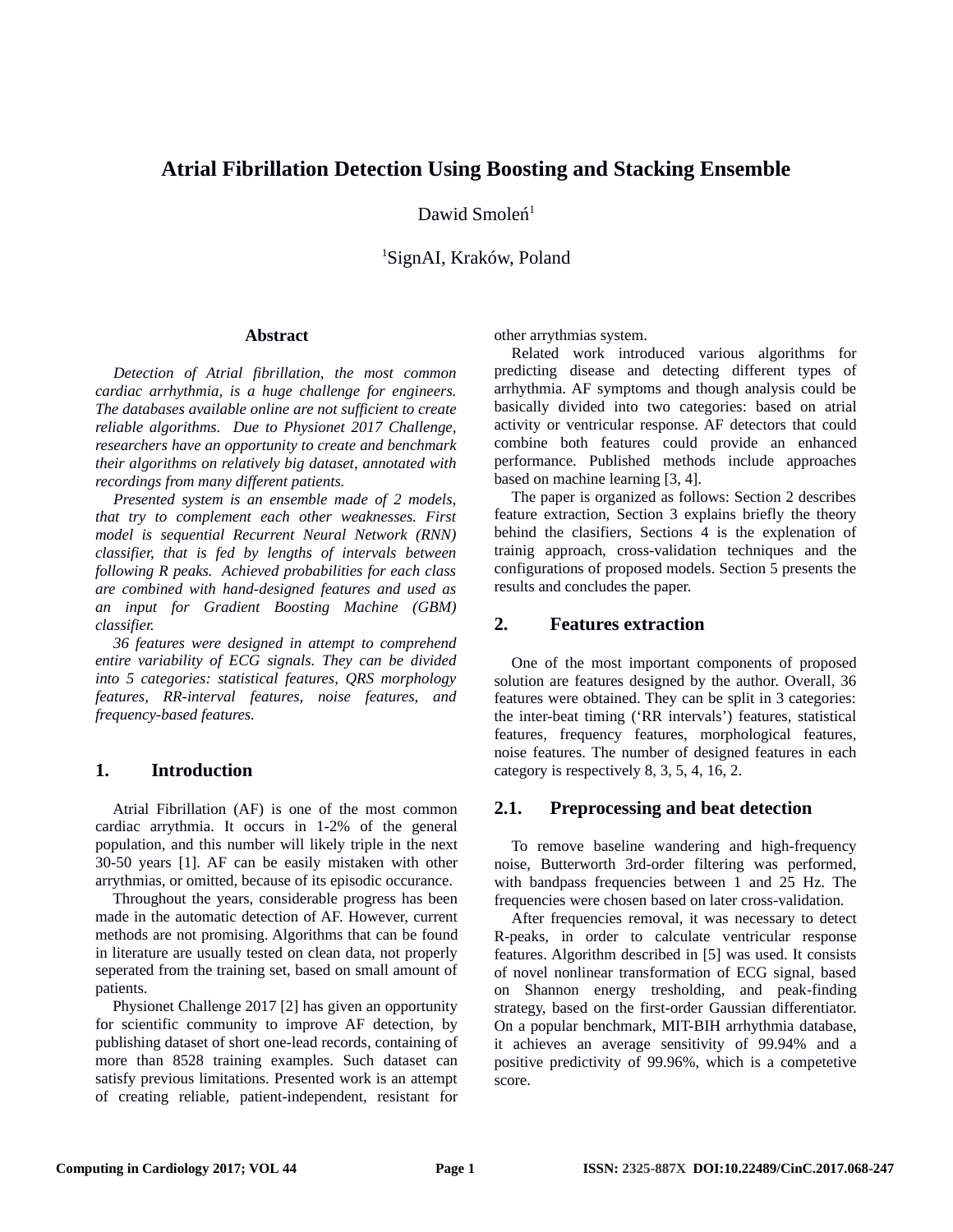## **2.2. Statistical features**

First three feaures are simple statistcal measures, namely variance, skewness, and kurtosis, of ECG samples. Distribution of samples may vary depending on heart activity. Satistical measures are length-independent. The inspiration for extracting statistical measures is the fact, that they are often meaningful in EEG automatic analysis.

### **2.4. Frequency-based features**

Frequency features, or time-frequency features of ECG signal, are common in most work containing automatic ECG analysis. In the presented paper, the periodogram power spectral density (PSD) is calculated.

PSD is calculated using Fast Fourier Transform (FFT). After the transformation, energy within a specific range (band) is obtained. The chosen bands are between 5 frequencies: 0.1, 6, 12, 20, 30 Hz.

Another 5 frequency-related features are energy ratios between previously filtered signal, and another Butterworth bandpass filtration, in ranges: 1-6, 1-10, 8- 20, 1-8, 12-25.

### **2.5 Morphological features**

Morphological features are QRS shape factors. Each found R-peak is taken with a several neighboring samples, and the shape factor is calculated. Shape factors for samples in fragment *s,* from *sample* 0 to *N,* are:

- surface area, which is the sum of absolute values of a given fragment:

$$
surf = \sum_{n=0}^{N} (|s(n)|)
$$
 (2.1)

- malinowska coefficient - ratio of surface area to circumference [8]:

$$
malin = \frac{\sum_{n=0}^{N} (|s(n)|)}{\sum_{n=1}^{N} (|s(n) - s(n-1)|)}
$$
(2.2)

- the number of samples, which velocity is higher than 40 percent of maximum velocity,

- number of positive samples.

After calculating shape factors for each found R peak, maximum and mean value of factors are taken as a final features.

Each feature is obtained using 2 different window lengths: 50 and 60 ms. Finally, 16 morphological features are calculated.

### **2.6 RR-based features**

There are 8 RR-based features derived. Let RRinterval be the difference between two succesive R-peaks, standarized to have 0 mean and unit variance, RR\_1 and RR<sub>2</sub> intervals be the difference between two succesive RR and RR 1. Then the features are:

- correlation of RR intervals on Lorenz plot,

- variance of RR,
- variance of RR\_1,
- variance of RR\_2,

- sample entropy of RR with tolerance equal to 10 percent of RR standard deviation, with 2 sequential points,

- Shannon entropy of RR,

- Shannon entropy of absolute values of RR\_1.

#### **2.7. Noise features**

Noise features were designed to emphasize signals labeld as too noisy to classify. They contain of:

- number of R-peaks found by the QRS detection algorithm, divided by length of a given example,

- mean Sgnal to Noise Ratio (SNR) of detected QRS complexes. SNR is defined as the ratio of Root Mean Square (RMS) of 80 ms area around R-peak, to the 80 ms area that starts 120 ms before detected peak.

### **3. Classifiers**

### **3.1. Gradient Boosting Machine**

Gradient Boosting Machines (GBM) [6] is a very powerful algorithm, with excelent open-source implementation named XGBoost.

GBM is a technique that creates prediction model in the form of an ensemble, that is boosting many weak predictive models into a strong one. With each iteration of the algorithm, models are trained on weighted samples, which are increased or decreased, dependent on corect or wrong predictions from previous iteration.

At each iteration  $m$ , new estimator  $h(x)$  is added to the model *F(x)*. To find *h*, the gradient boosting solution starts with a perfect observation

$$
F_{m+1}(x) = F_m(x) + h(x) = y \tag{3.1}
$$

which is equivalent to

$$
h(x)=y-F_m(x) \tag{3.2}
$$

Gradient boosting is fitting *h* to the residual of the right equation. This idea is generalized to another loss funcions and lets gradient descent algorithm minimalize the output error over the following iterations.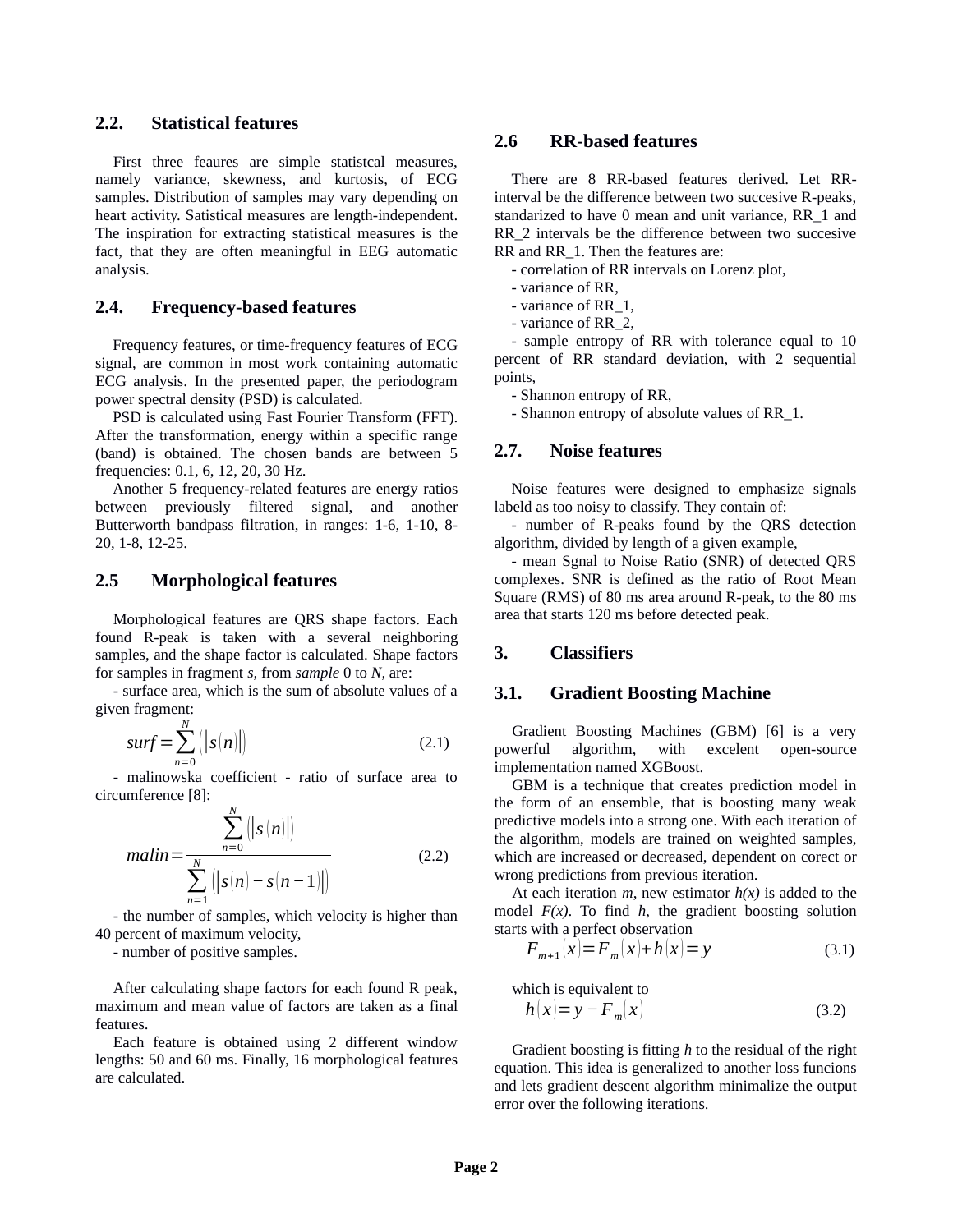In the presented work only decision trees were used as a model in GBM. Limit has been set to 420 trees. Other parameters are:

- max\_depth: 7,
- eta: 0.04,
- max\_depth: 7,
- subsample: 0.8,
- min\_child\_weight: 0.5,
- max\_delta\_step: 7,
- gamma: 2,
- lambda: 10,
- colsample\_bytree: 0.5.

#### **3.2. Recurrent Neural Networks**

ECG is unstructured time series, with huge variability between succesive heart evolutions. Recurrent Neural Networks (RNN) have an ability to process information from previous iterations to the current step, so they can model phenomenon over time. Carrying the memory forward can be described mathematically as:

$$
h_t = \partial \left( W \, x_t + U \, h_{t-1} \right) \tag{3.3}
$$

The hidden layer state *h* at time step *t* is a function of current time step input and the output of previous hidden layer state. *W* and *U* are weigth matrices, and  $\partial$  is a nonlinear function.

#### **4. Training approach**

#### **4.1. Cross-validation**

The dataset contains of 4 classes:  $'N'$  – normal ECG, 'A' – atrial fibrillation examples, 'O' – all other arrhythmias, and '~' - too noisy to classify.

Each recording lasts between 9 and 60 seconds. The data number in each class is highly unbalanced, which is respectively 5154, 771, 2557, and 46.

It is hard to build a machine learning system on such unbalanced dataset, because high bias occurs for the classes with small number of examples.

Considering the above, author decided to use 10-fold cross-validation, with stratification in terms of inter-class proportion. In each fold, approximately 10% of each class examples is always present in validation set.

#### **4.2. Model configurations**

A several configurations of previously described features and clasifiers were used. Let them be named with indexes from 1 to 4:

Model 1: RR intervals fed to 2 hidden layer LSTM network with 0.9 dropout and Adam optimalizer.

Model 2: GBM trained on all designed features

Model 3: GBM trained on all designed features, and probablilities for each class from Model 1.

Model 4: First stage - hand-crafted tresholds containing noise fatures, that can find " $\sim$ " examples, second stage - GBM trained on all designed features despite of noise features, without "~" examples.

#### **5. Results and summary**

The evaluation metric for the competition is the standard F1 score calculated for every class, but averaged arithmetically over 3 classes: 'N', 'A', 'O'.

The distribution of test set is not known. It is worth nothing, that according to the metric, class '~' has the lowest impact on the results.



Figure 1: Architecture of Model 3.

Table 1. Local cross-validation scores comparison for the developed models.

| Model   | F <sub>1</sub> -score |
|---------|-----------------------|
| Model 1 | 0.581                 |
| Model 2 | 0.792                 |
| Model 3 | 0.793                 |
| Model 4 | 0.791                 |

 Although Model 3 gave a slightly better results than Model 2 and Model 4, it was the most complicated solution, and the gain was negligible. Model 3 wasn't eventually tested on the hidden test data. Table 2 shows the results of Model 2 and Model 4 tested on the hidden